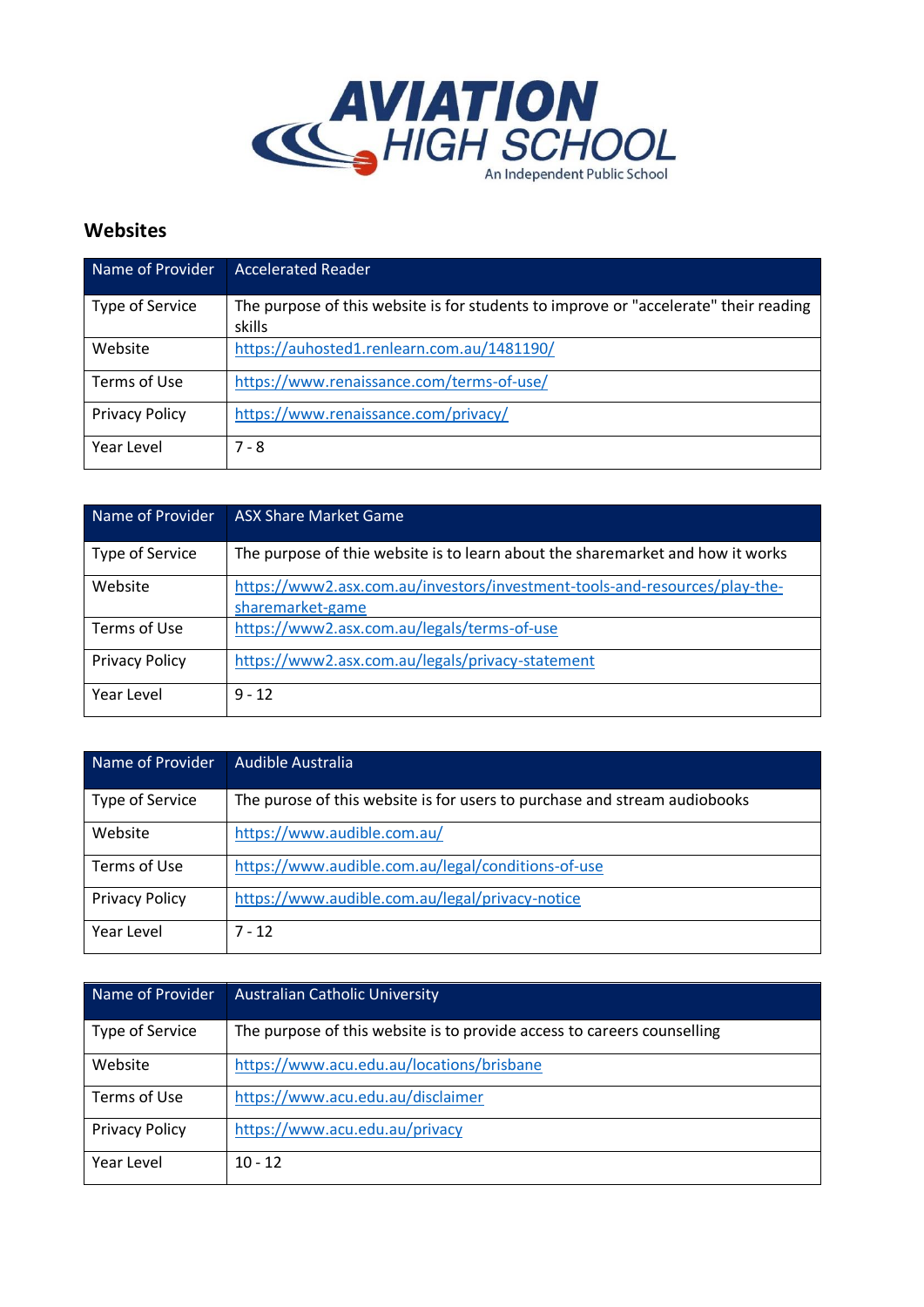

| Name of Provider      | <b>Australian Defence Force</b>                                         |
|-----------------------|-------------------------------------------------------------------------|
| Type of Service       | The purpose of this website is to provide access to careers counselling |
| Website               | https://www.defencejobs.gov.au                                          |
| Terms of Use          | https://www.defencejobs.gov.au/copyright-and-privacy                    |
| <b>Privacy Policy</b> | https://www.defencejobs.gov.au/copyright-and-privacy                    |
| Year Level            | $7 - 12$                                                                |

| Name of Provider      | <b>Australian Tax Office</b>                                                                                           |
|-----------------------|------------------------------------------------------------------------------------------------------------------------|
| Type of Service       | The purpose of this website is for tax rates and income tax research                                                   |
| Website               | https://www.ato.gov.au/                                                                                                |
| Terms of Use          | https://www.ato.gov.au/General/Online-services/In-detail/myGov/ATO-myGov-<br>terms-and-conditions-and-privacy-notices/ |
| <b>Privacy Policy</b> | https://www.ato.gov.au/General/Online-services/In-detail/myGov/ATO-myGov-<br>terms-and-conditions-and-privacy-notices/ |
| Year Level            | $7 - 12$                                                                                                               |

| Name of Provider      | Axcelerate                                                           |
|-----------------------|----------------------------------------------------------------------|
| Type of Service       | The purpose of this website is for the Certificate II in Hospitality |
| Website               | https://www.axcelerate.com.au/                                       |
| Terms of Use          | https://www.axcelerate.com.au/terms-of-use                           |
| <b>Privacy Policy</b> | https://www.axcelerate.com.au/privacy-policy                         |
| Year Level            | 11                                                                   |

| Name of Provider      | <b>BBC Bite Size</b>                                          |
|-----------------------|---------------------------------------------------------------|
| Type of Service       | The purpose of this website is for exploring science concepts |
| Website               | http://www.bbc.com/                                           |
| Terms of Use          | http://www.bbc.com/terms/                                     |
| <b>Privacy Policy</b> | https://www.bbc.co.uk/usingthebbc/privacy/                    |
| Year Level            | $7 - 10$                                                      |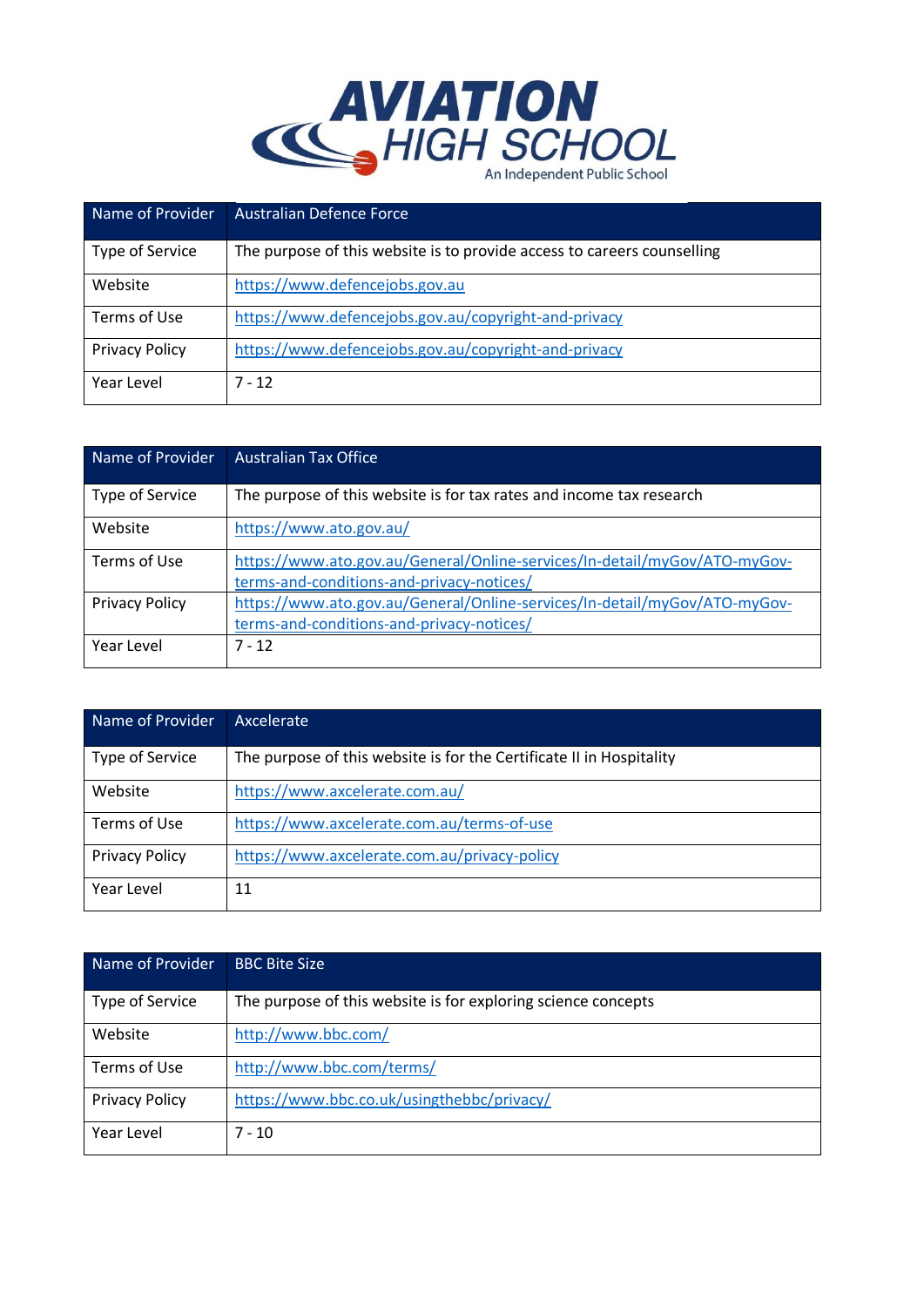

| Name of Provider      | Biology 4 Kids                                                    |
|-----------------------|-------------------------------------------------------------------|
| Type of Service       | The purpose of this website is to engage with biological websites |
| Website               | http://biology4kids.com/                                          |
| Terms of Use          | http://www.chem4kids.com/conditions.html                          |
| <b>Privacy Policy</b> | http://www.chem4kids.com/conditions.html                          |
| Year Level            | 7 - 12                                                            |

| Name of Provider      | <b>Bond University</b>                                                  |
|-----------------------|-------------------------------------------------------------------------|
| Type of Service       | The purpose of this website is to provide access to careers counselling |
| Website               | https://bond.edu.au/                                                    |
| Terms of Use          | https://bond.edu.au/disclaimer                                          |
| <b>Privacy Policy</b> | https://bond.edu.au/privacy                                             |
| Year Level            | $10 - 12$                                                               |

| Name of Provider      | <b>Carsales</b>                                                            |
|-----------------------|----------------------------------------------------------------------------|
| Type of Service       | The purpose of this website is for car sale scenario used for math finance |
|                       | assignment                                                                 |
| Website               | www.carsales.com.au                                                        |
| Terms of Use          | www.carsales.com.au/info/terms-conditions                                  |
| <b>Privacy Policy</b> | https://www.carsales.com.au/info/privacy-policy                            |
| Year Level            | $7 - 12$                                                                   |

| Name of Provider      | <b>Commonwealth Bank of Australia</b>                                      |
|-----------------------|----------------------------------------------------------------------------|
| Type of Service       | The purpose of this website is for researching interest rates on loans and |
|                       | investments.                                                               |
| Website               | https://www.commbank.com.au/                                               |
| Terms of Use          | https://www.commbank.com.au/personal/netbank/terms-and-                    |
|                       | conditions/terms.html                                                      |
| <b>Privacy Policy</b> | https://www.commbank.com.au/security-privacy/general-security/privacy.html |
| Year Level            | 7-12                                                                       |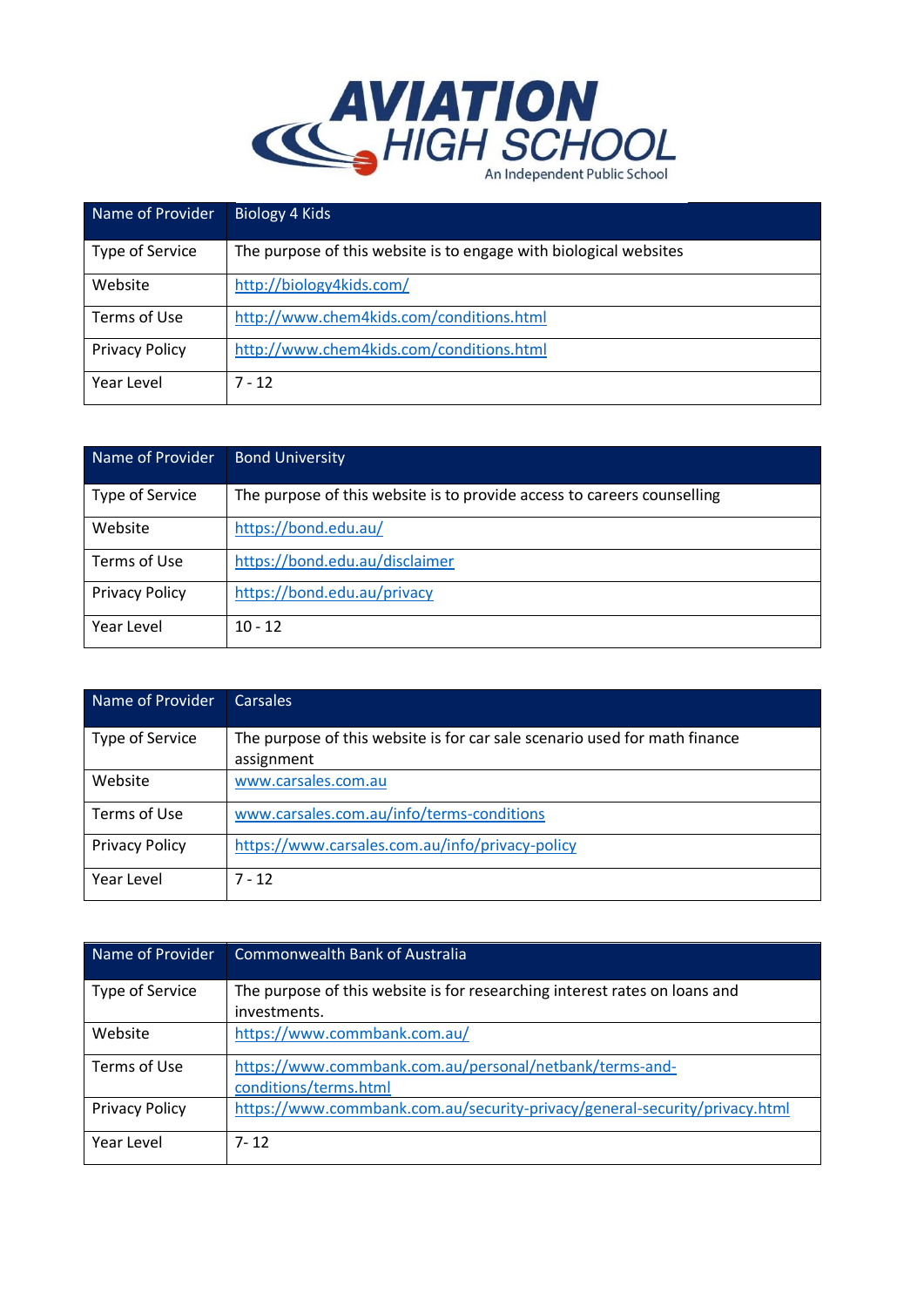

| Name of Provider      | <b>Cool Math Games</b>                                                    |
|-----------------------|---------------------------------------------------------------------------|
| Type of Service       | The purpose of this website is for budgeting and measurement calculations |
| Website               | www.coolmathgames.com                                                     |
| Terms of Use          | https://www.coolmathgames.com/terms-use                                   |
| <b>Privacy Policy</b> | https://www.coolmathgames.com/privacyp                                    |
| Year Level            | $7 - 12$                                                                  |

| Name of Provider      | CoolAustralia.org                                       |
|-----------------------|---------------------------------------------------------|
| Type of Service       | The purpose of this website is for science applications |
| Website               | https://www.coolaustralia.org/                          |
| Terms of Use          | https://www.coolaustralia.org/terms-conditions/         |
| <b>Privacy Policy</b> | https://www.coolaustralia.org/privacy/                  |
| Year Level            | $7 - 10$                                                |

| Name of Provider      | <b>CQUniversity Australia</b>                                           |
|-----------------------|-------------------------------------------------------------------------|
| Type of Service       | The purpose of this website is to provide access to careers counselling |
| Website               | https://www.cqu.edu.au/                                                 |
| Terms of Use          | https://www.cqu.edu.au/copyright                                        |
| <b>Privacy Policy</b> | https://www.cqu.edu.au/privacy                                          |
| Year Level            | $10 - 12$                                                               |

| Name of Provider      | Defence Work Experience Program                                  |
|-----------------------|------------------------------------------------------------------|
| Type of Service       | The purpose of this website is for Defence Force Work Experience |
| Website               | https://defencecareers.nga.net.au                                |
| Terms of Use          | https://www1.defence.gov.au/disclaimer                           |
| <b>Privacy Policy</b> | https://www1.defence.gov.au/privacy                              |
| Year Level            | $10 - 12$                                                        |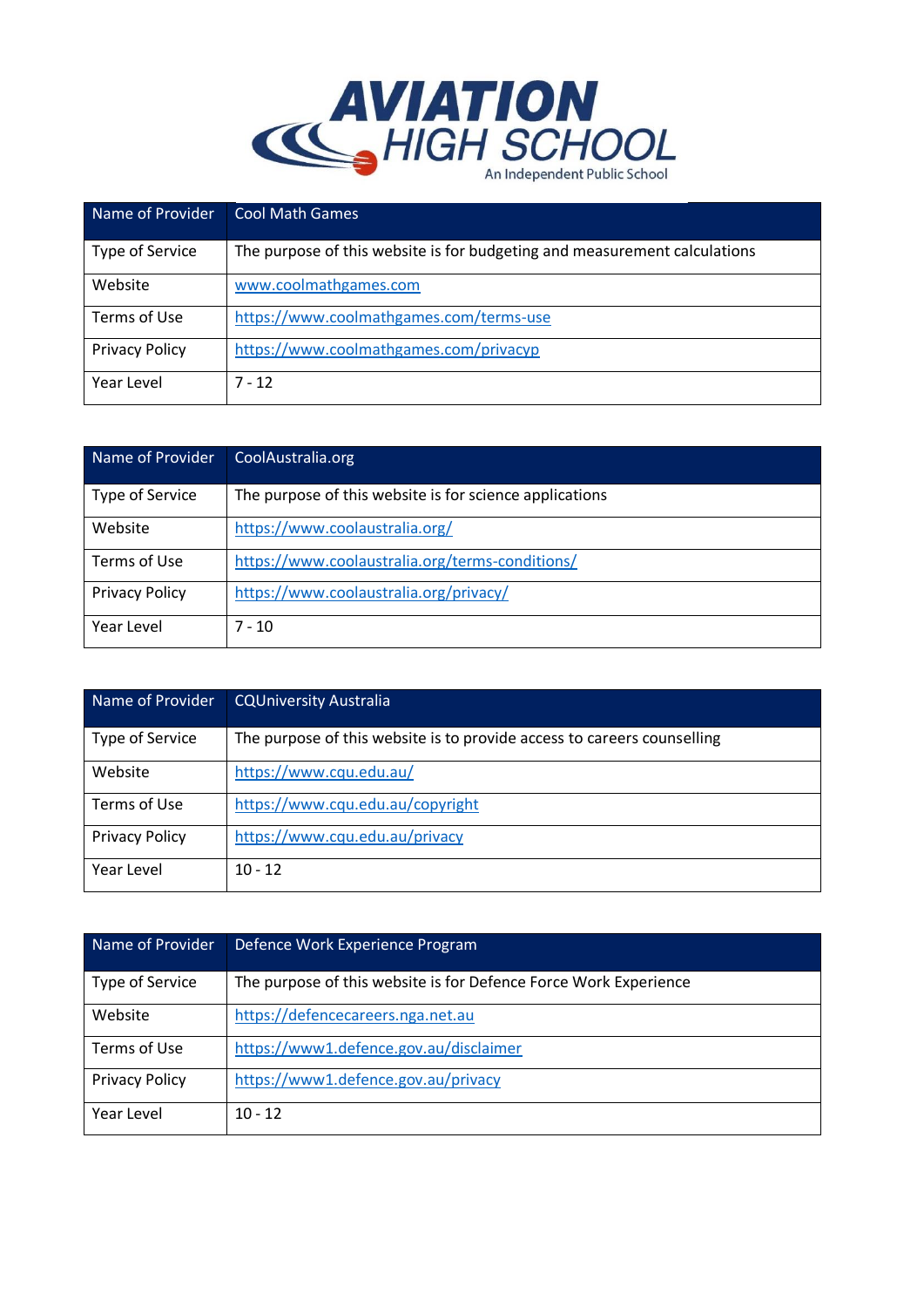

| Name of Provider      | Desmos                                                             |
|-----------------------|--------------------------------------------------------------------|
| Type of Service       | The purpose of this website is for graphing and evaluation of data |
| Website               | https://www.desmos.com/                                            |
| Terms of Use          | https://www.desmos.com/terms                                       |
| <b>Privacy Policy</b> | https://www.desmos.com/privacy                                     |
| Year Level            | $7 - 12$                                                           |

| Name of Provider      | <b>DFat</b>                                                                               |
|-----------------------|-------------------------------------------------------------------------------------------|
| Type of Service       | The purpose of this website is to assist with research for math and science<br>activities |
| Website               | https://dfat.gov.au                                                                       |
| Terms of Use          | https://dfat.gov.au/about-us/about-this-website/pages/disclaimer.aspx                     |
| <b>Privacy Policy</b> | https://dfat.gov.au/about-us/corporate/privacy/Pages/privacy.aspx                         |
| Year Level            | $7 - 12$                                                                                  |

| Name of Provider      | Distance.to                                                                                                        |
|-----------------------|--------------------------------------------------------------------------------------------------------------------|
| Type of Service       | The purpose of this website is to provide flight time and distance data which is<br>required for class assignments |
|                       |                                                                                                                    |
| Website               | https://www.distance.to                                                                                            |
| Terms of Use          | https://www.distance.to/privacy                                                                                    |
| <b>Privacy Policy</b> | https://www.distance.to/privacy                                                                                    |
| Year Level            | $7 - 12$                                                                                                           |

| Name of Provider      | <b>Education Perfect</b>                                                                                      |
|-----------------------|---------------------------------------------------------------------------------------------------------------|
| Type of Service       | The purose of this website is to assist with differentiation, student engagement,<br>feedback, and assessment |
| Website               | https://www.educationperfect.com/                                                                             |
| Terms of Use          | https://www.educationperfect.com/wp-content/uploads/2020/11/Education-<br>Perfect-Terms-of-Use-2020-04-14.pdf |
| <b>Privacy Policy</b> | https://www.educationperfect.com/legal/                                                                       |
| Year Level            | $7 - 9$                                                                                                       |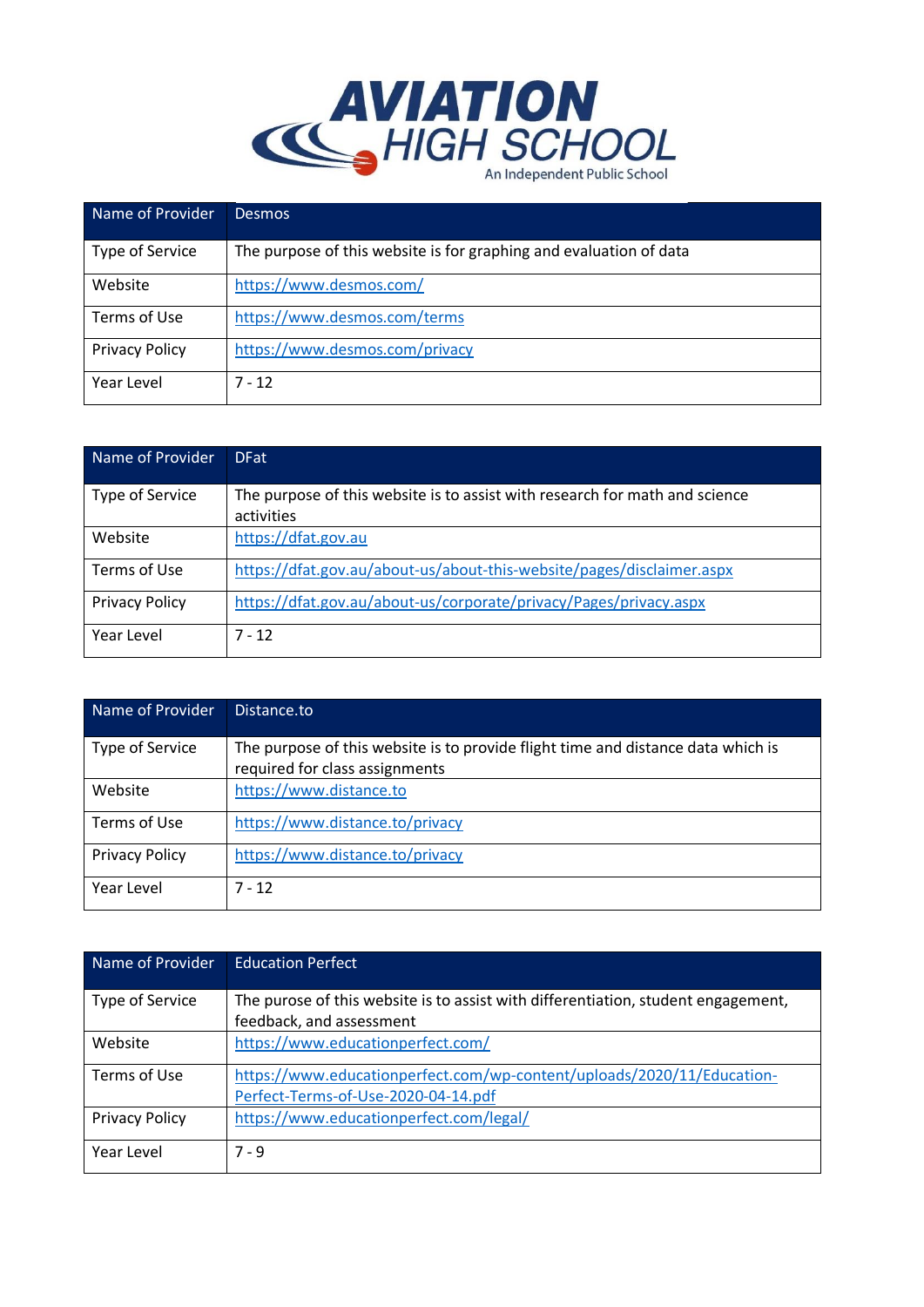

| Name of Provider      | Finder.com                                                                       |
|-----------------------|----------------------------------------------------------------------------------|
| Type of Service       | The purpose of this website is a search engine for students to compare different |
|                       | things online.                                                                   |
| Website               | https://www.finder.com.au/                                                       |
| Terms of Use          | https://www.finder.com.au/terms-and-conditions                                   |
| <b>Privacy Policy</b> | https://www.finder.com.au/privacy-policy                                         |
| Year Level            | $7 - 12$                                                                         |

| Name of Provider      | <b>Flight Centre</b>                                                           |
|-----------------------|--------------------------------------------------------------------------------|
| Type of Service       | The purpose of this website is for math finance and travel planning assignment |
| Website               | https://www.flightcentre.com.au/                                               |
| Terms of Use          | https://www.flightcentre.com.au/booking-terms-condition                        |
| <b>Privacy Policy</b> | https://www.flightcentre.com.au/privacy                                        |
| Year Level            | $7 - 12$                                                                       |

| Name of Provider      | Food a Fact of Life                                                                                                                                        |
|-----------------------|------------------------------------------------------------------------------------------------------------------------------------------------------------|
| Type of Service       | The purpose of this website is to provide access to a comprehensive, progressive<br>education programme which communicates accurate messages around 'food' |
| Website               | https://www.foodafactoflife.org.uk/                                                                                                                        |
| Terms of Use          | https://www.foodafactoflife.org.uk/terms-and-conditions/                                                                                                   |
| <b>Privacy Policy</b> | https://www.foodafactoflife.org.uk/privacy-policy/                                                                                                         |
| Year Level            | $7 - 12$                                                                                                                                                   |

| Name of Provider      | GeoGebra                                              |
|-----------------------|-------------------------------------------------------|
| Type of Service       | The purpose of this website is for graphing in Maths. |
| Website               | https://www.geogebra.org/                             |
| Terms of Use          | https://www.geogebra.org/tos                          |
| <b>Privacy Policy</b> | https://www.geogebra.org/privacy                      |
| Year Level            | $7 - 12$                                              |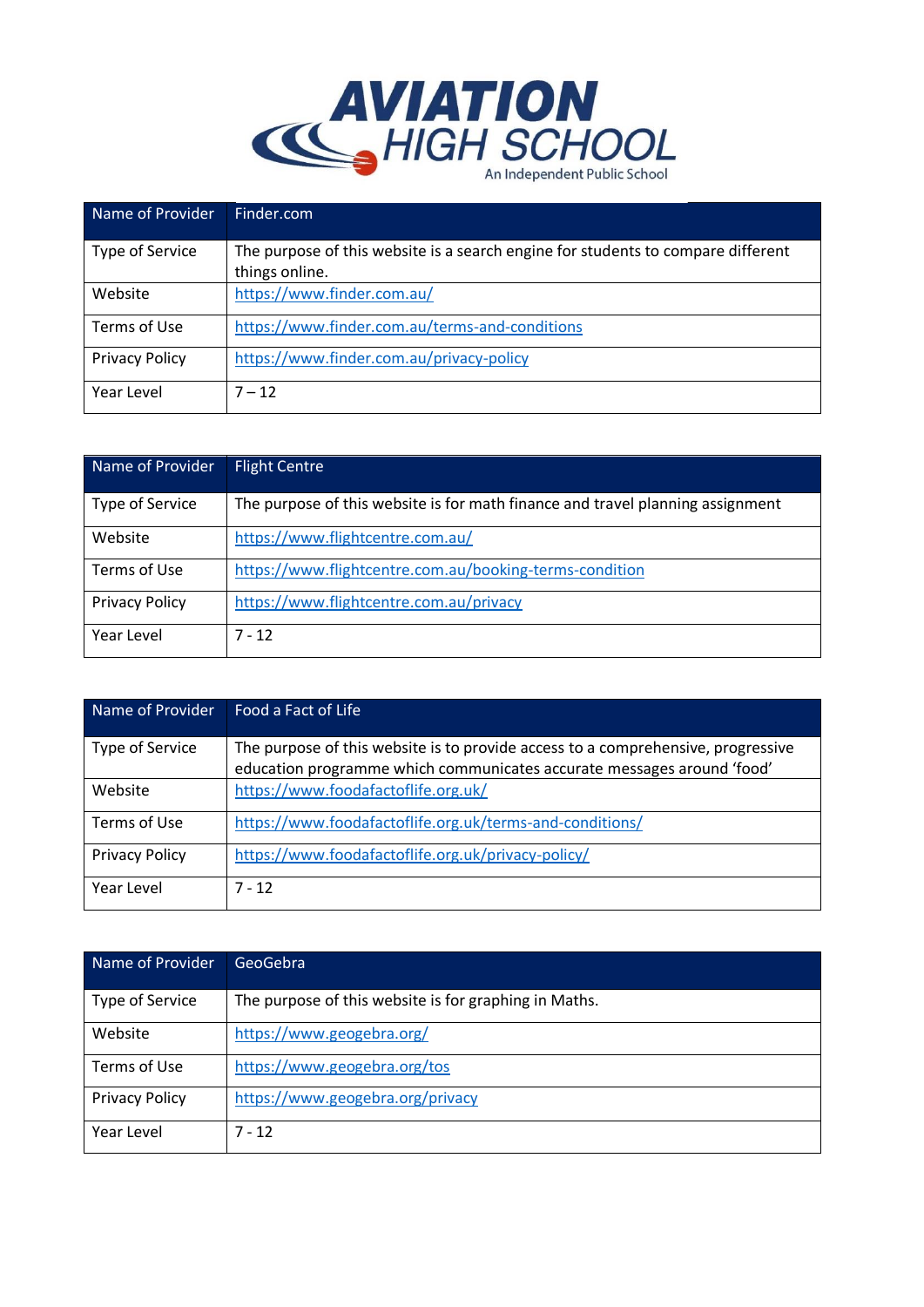

| Name of Provider      | <b>Griffith College</b>                                                 |
|-----------------------|-------------------------------------------------------------------------|
| Type of Service       | The purpose of this website is to provide access to careers counselling |
| Website               | https://www.griffithcollege.edu.au/                                     |
| Terms of Use          | https://www.griffithcollege.edu.au/copyright/                           |
| <b>Privacy Policy</b> | https://www.griffithcollege.edu.au/privacy/                             |
| Year Level            | $10 - 12$                                                               |

| Name of Provider      | <b>Griffith University</b>                                                                                              |
|-----------------------|-------------------------------------------------------------------------------------------------------------------------|
| Type of Service       | The purpose of this website is to provide access to careers counselling                                                 |
| Website               | https://www.griffith.edu.au/                                                                                            |
| Terms of Use          | https://www.griffith.edu.au/copyright-matters                                                                           |
| <b>Privacy Policy</b> | https://www.griffith.edu.au/about-griffith/corporate-governance/plans-<br>publications/griffith-university-privacy-plan |
| Year Level            | $10 - 12$                                                                                                               |

| Name of Provider      | <b>Grok Academy</b>                                       |
|-----------------------|-----------------------------------------------------------|
| Type of Service       | The purpose of this website is for MicroBit Python coding |
| Website               | https://groklearning.com/                                 |
| Terms of Use          | https://groklearning.com/policies/terms/                  |
| <b>Privacy Policy</b> | https://groklearning.com/policies/privacy/                |
| Year Level            | 8                                                         |

| Name of Provider      | Headspace                                                               |
|-----------------------|-------------------------------------------------------------------------|
| Type of Service       | The purpose of this website is to provide access to careers counselling |
| Website               | https://www.headspace.com/                                              |
| Terms of Use          | https://www.headspace.com/terms-and-conditions                          |
| <b>Privacy Policy</b> | https://www.headspace.com/privacy-policy                                |
| Year Level            | $10 - 12$                                                               |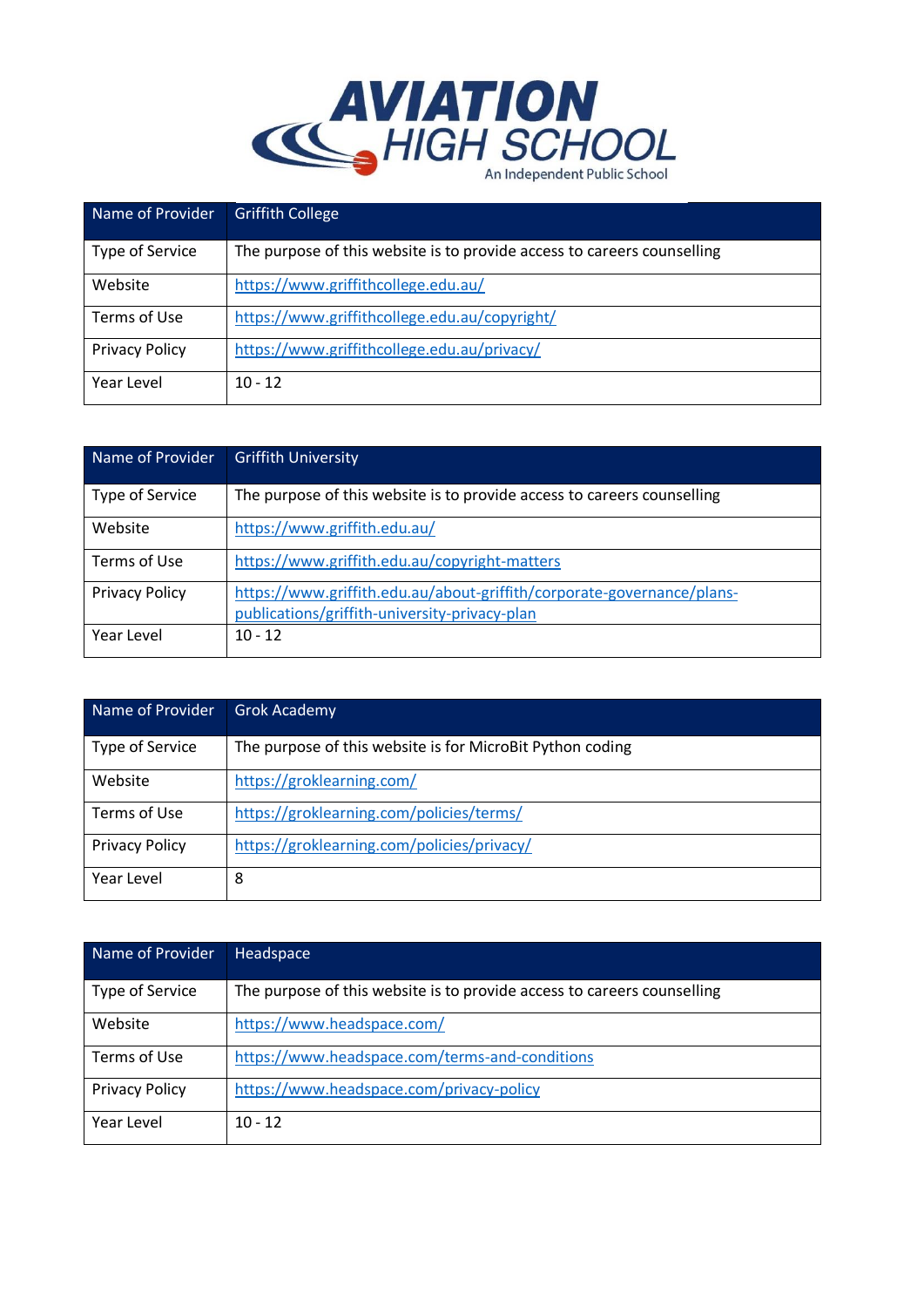

| Name of Provider      | Hotels.com                                                                      |
|-----------------------|---------------------------------------------------------------------------------|
| Type of Service       | The purpose of this website is for comparing hotel prices for Maths Assignments |
| Website               | https://au.hotels.com/                                                          |
| Terms of Use          | https://au.hotels.com/customer_care/terms_conditions.html                       |
| <b>Privacy Policy</b> | https://au.hotels.com/customer_care/privacy.html                                |
| Year Level            | $7 - 12$                                                                        |

| Name of Provider      | <b>James Cook University</b>                                            |
|-----------------------|-------------------------------------------------------------------------|
| Type of Service       | The purpose of this website is to provide access to careers counselling |
| Website               | https://www.jcu.edu.au/                                                 |
| Terms of Use          | https://www.jcu.edu.au/copyright-and-terms-of-use                       |
| <b>Privacy Policy</b> | https://www.jcu.edu.au/right-to-information-and-privacy                 |
| Year Level            | $10 - 12$                                                               |

| Name of Provider      | Kaggle                                                                |
|-----------------------|-----------------------------------------------------------------------|
| Type of Service       | The purpose of this website is for online Python language development |
|                       | environment                                                           |
| Website               | https://www.kaggle.com/                                               |
| Terms of Use          | https://www.kaggle.com/terms                                          |
| <b>Privacy Policy</b> | https://www.kaggle.com/privacy                                        |
| Year Level            | $9 - 11$                                                              |

| Name of Provider      | Kahoot                                                            |
|-----------------------|-------------------------------------------------------------------|
| Type of Service       | The purpose of this website is for classroom quizzes and revision |
| Website               | https://kahoot.it/                                                |
| Terms of Use          | https://kahoot.com/terms-and-conditions/                          |
| <b>Privacy Policy</b> | https://kahoot.com/privacy-policy/                                |
| Year Level            | $7 - 12$                                                          |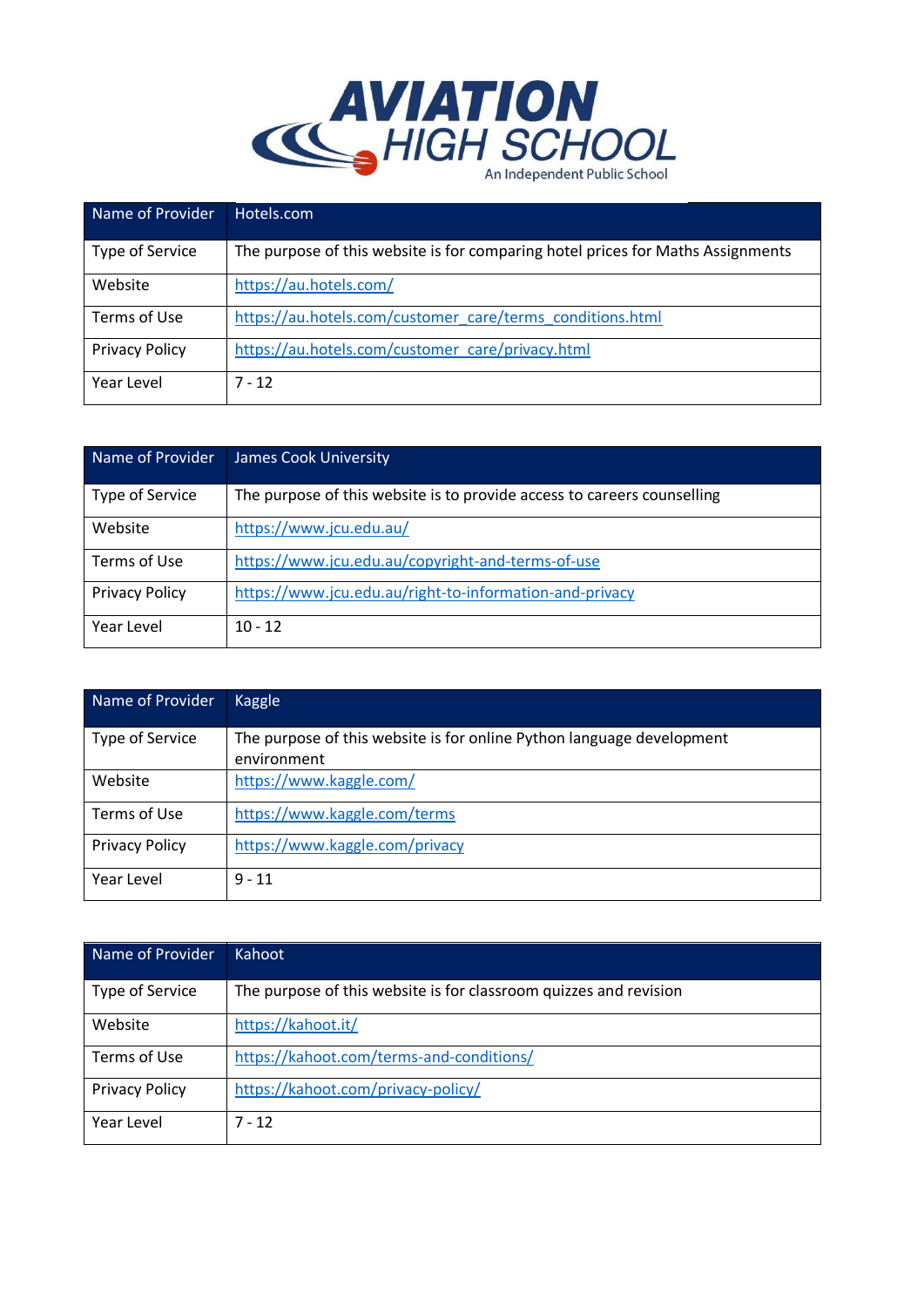

| Name of Provider      | Khan Academy                                                                                                                               |
|-----------------------|--------------------------------------------------------------------------------------------------------------------------------------------|
| Type of Service       | The purpose of this website is for pre learning and revision videos for students<br>with immediate feedback and assistance on student work |
|                       |                                                                                                                                            |
| Website               | https://www.khanacademy.org/                                                                                                               |
| Terms of Use          | https://www.khanacademy.org/about/tos                                                                                                      |
| <b>Privacy Policy</b> | https://www.khanacademy.org/about/privacy-policy                                                                                           |
| Year Level            | $7 - 12$                                                                                                                                   |

| Name of Provider      | Maths is Fun                                                                    |
|-----------------------|---------------------------------------------------------------------------------|
| Type of Service       | The purpose of this website is for tutorials and activities on all maths topics |
| Website               | https://www.mathsisfun.com/                                                     |
| Terms of Use          | https://www.mathsisfun.com/Privacy.htm                                          |
| <b>Privacy Policy</b> | https://www.mathsisfun.com/Privacy.htm                                          |
| Year Level            | $7 - 12$                                                                        |

| Name of Provider      | <b>Maths Online</b>                                       |
|-----------------------|-----------------------------------------------------------|
| Type of Service       | The purpose of this website is for online Maths tutorials |
| Website               | https://www.mathsonline.com.au/                           |
| Terms of Use          | https://www.mathsonline.com.au/terms-conditions           |
| <b>Privacy Policy</b> | https://www.mathsonline.com.au/privacy-policy             |
| Year Level            | $9 - 12$                                                  |

| Name of Provider      | Maths Worksheets Land                                            |
|-----------------------|------------------------------------------------------------------|
| Type of Service       | The purpose of this website is to utilise Mathematics worksheets |
| Website               | https://www.mathworksheetsland.com/                              |
| Terms of Use          | https://www.mathworksheetsland.com/aboutus.html                  |
| <b>Privacy Policy</b> | https://www.mathworksheetsland.com/privacy.html                  |
| Year Level            | $7 - 12$                                                         |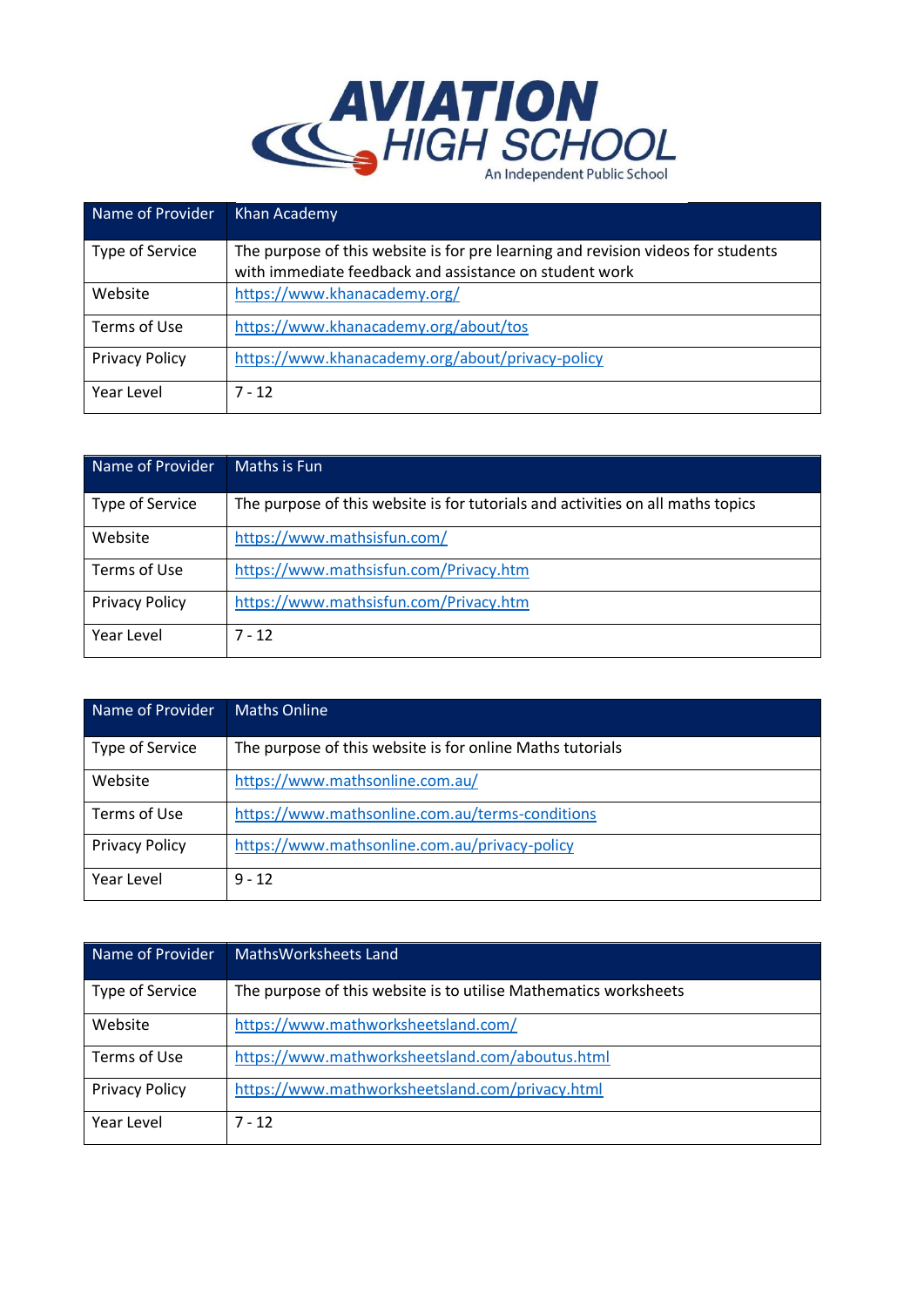

| Name of Provider      | <b>Minecraft Education</b>                                         |
|-----------------------|--------------------------------------------------------------------|
| Type of Service       | The purpose of this website is for humanities classroom activities |
| Website               | https://education.minecraft.net/                                   |
| Terms of Use          | https://www.microsoft.com/en-au/servicesagreement                  |
| <b>Privacy Policy</b> | https://privacy.microsoft.com/en-ca                                |
| Year Level            |                                                                    |

| Name of Provider      | MoneySmart                                                                                    |
|-----------------------|-----------------------------------------------------------------------------------------------|
| Type of Service       | The purpose of this website is to teach students about money, investing and<br>interest rates |
| Website               | https://www.moneysmart.gov.au/                                                                |
| Terms of Use          | https://www.moneysmart.sg/terms-of-use                                                        |
| <b>Privacy Policy</b> | https://www.moneysmart.gov.au/privacy                                                         |
| Year Level            | $7 - 12$                                                                                      |

| Name of Provider      | <b>Notability</b>                                                                                                                                     |
|-----------------------|-------------------------------------------------------------------------------------------------------------------------------------------------------|
| Type of Service       | The purpose of this website is provide access to a notetaking app called Notability<br>which combines handwriting, photos and typing in a single note |
| Website               | https://www.gingerlabs.com/                                                                                                                           |
| Terms of Use          | http://gingerlabs.com/tos.html                                                                                                                        |
| <b>Privacy Policy</b> | http://gingerlabs.com/pp.html                                                                                                                         |
| Year Level            | $7 - 12$                                                                                                                                              |

| Name of Provider      | OnGuard V3                                                                                |
|-----------------------|-------------------------------------------------------------------------------------------|
| Type of Service       | The purpose of this website is for student online Workplace Health and Safety<br>training |
| Website               | https://education.onguardv3.com.au/                                                       |
| Terms of Use          | https://www.onguardsafety.com.au/licensing.html                                           |
| <b>Privacy Policy</b> | https://www.onguardsafety.com.au/privacy.html                                             |
| Year Level            | $7 - 12$                                                                                  |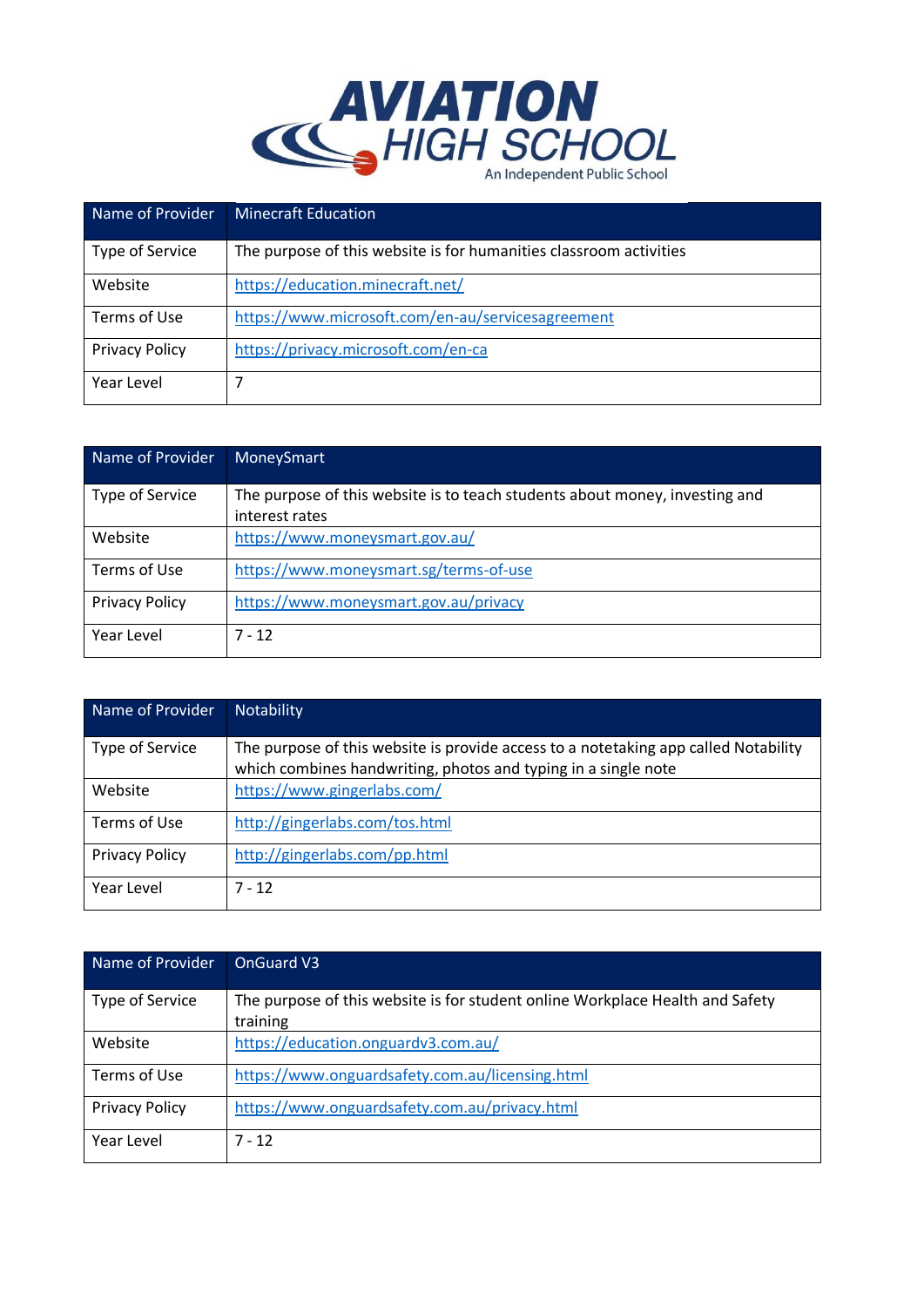

| Name of Provider      | Padlet                                                                                |
|-----------------------|---------------------------------------------------------------------------------------|
| Type of Service       | The purpose of this website is to provide access to a digital sticky notes app called |
|                       | Padlet                                                                                |
| Website               | https://padlet.com                                                                    |
| Terms of Use          | https://padlet.com/about/content                                                      |
| <b>Privacy Policy</b> | https://padlet.com/about/privacy                                                      |
| Year Level            | $7 - 12$                                                                              |

| Name of Provider      | Phet                                                                           |
|-----------------------|--------------------------------------------------------------------------------|
| Type of Service       | The purpose of this website is to provide animations and simulations for maths |
|                       | and science concepts                                                           |
| Website               | https://phet.colorado.edu/                                                     |
| Terms of Use          | https://phet.colorado.edu/en/licensing/html                                    |
| <b>Privacy Policy</b> | https://phet.colorado.edu/en/licensing/html                                    |
| Year Level            | $7 - 12$                                                                       |

| Name of Provider      | Poll Everywhere                                                           |
|-----------------------|---------------------------------------------------------------------------|
| Type of Service       | The purpose of this website is to provide access to digital mind maps and |
|                       | brainstorming activities                                                  |
| Website               | https://www.polleverywhere.com/                                           |
| Terms of Use          | https://www.polleverywhere.com/terms                                      |
| <b>Privacy Policy</b> | https://www.polleverywhere.com/privacy-policy                             |
| Year Level            | $7 - 12$                                                                  |

| Name of Provider      | <b>Private Fly</b>                                                                   |
|-----------------------|--------------------------------------------------------------------------------------|
| Type of Service       | The purpose of this website is to provide access to an app that provides flight time |
|                       | and distance data                                                                    |
| Website               | https://blog.privatefly.com/how-does-the-jet-stream-affect-my-flight-time            |
| Terms of Use          | https://www.privatefly.com/about/terms-conditions.html                               |
| <b>Privacy Policy</b> | https://www.privatefly.com/about/privacy-policy.html                                 |
| Year Level            | $7 - 12$                                                                             |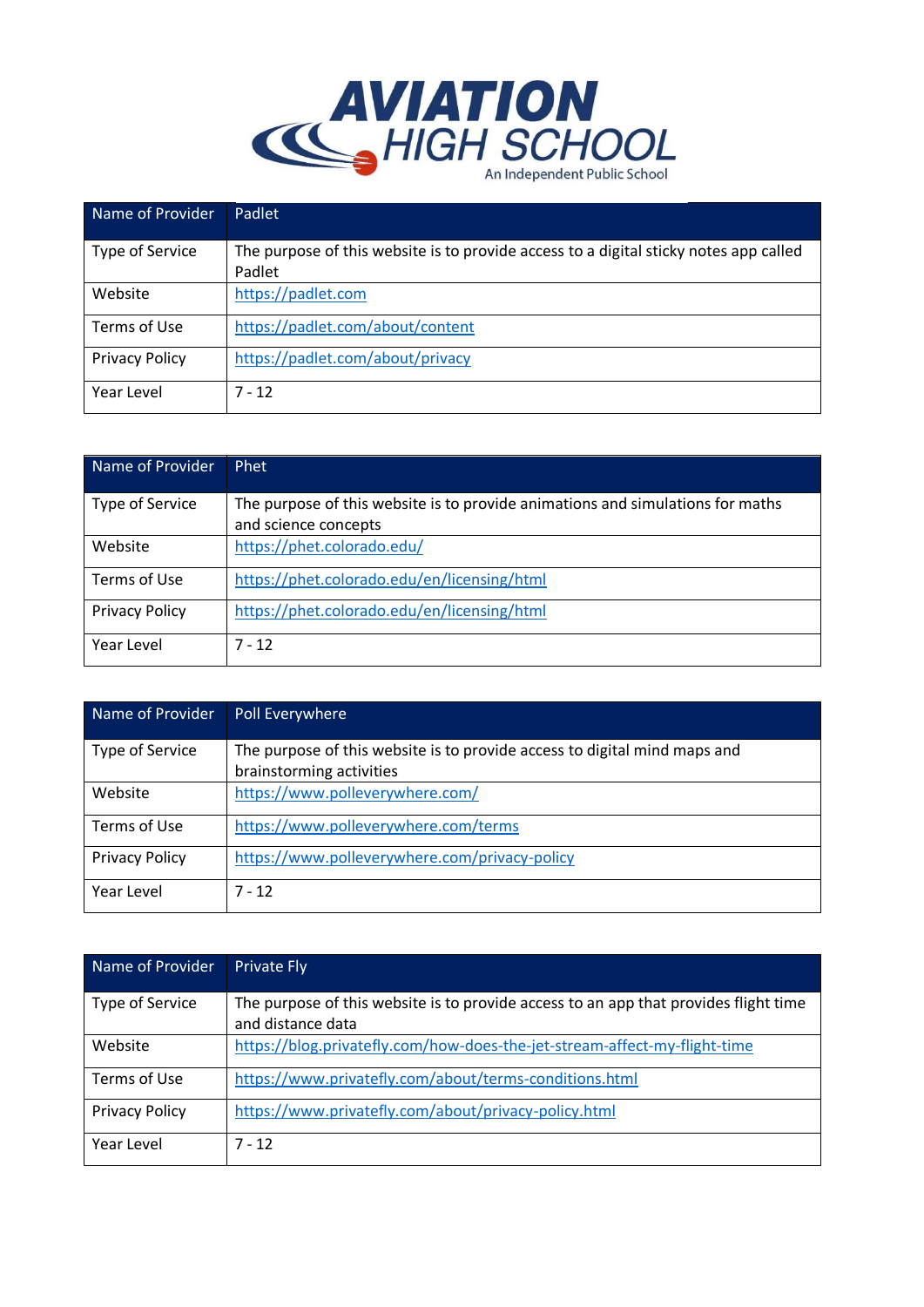

| Name of Provider      | <b>QCAA</b>                                                                    |
|-----------------------|--------------------------------------------------------------------------------|
| Type of Service       | The purpose of this website is for syllabus information regarding the new QCAA |
|                       | and ATAR subjects for senior high school students                              |
| Website               | https://www.qcaa.qld.edu.au/                                                   |
| Terms of Use          | https://www.qcaa.qld.edu.au/about/corporate-policies/privacy                   |
| <b>Privacy Policy</b> | https://www.qcaa.qld.edu.au/about/corporate-policies/privacy                   |
| Year Level            | $10 - 12$                                                                      |

| Name of Provider      | <b>Queensland University of Technology</b>                              |
|-----------------------|-------------------------------------------------------------------------|
| Type of Service       | The purpose of this website is to provide access to careers counselling |
| Website               | https://www.qut.edu.au/                                                 |
| Terms of Use          | https://www.qut.edu.au/additional/copyright                             |
| <b>Privacy Policy</b> | https://www.qut.edu.au/additional/privacy                               |
| Year Level            | $10 - 12$                                                               |

| Name of Provider      | <b>Quizizz</b>                                                                   |
|-----------------------|----------------------------------------------------------------------------------|
| Type of Service       | The purpose of this website is to provide access to revision and quiz activities |
| Website               | https://quizizz.com/                                                             |
| Terms of Use          | https://quizizz.com/tos                                                          |
| <b>Privacy Policy</b> | https://quizizz.com/privacy                                                      |
| Year Level            | $7 - 12$                                                                         |

| Name of Provider      | Quizlet                                                                                                                                  |
|-----------------------|------------------------------------------------------------------------------------------------------------------------------------------|
| Type of Service       | The purpose of this website is to provide access to an appl that allows students to<br>study various topics via learning tools and games |
| Website               | https://quizlet.com/en-gb                                                                                                                |
| Terms of Use          | https://quizlet.com/en-gb/tos                                                                                                            |
| <b>Privacy Policy</b> | https://quizlet.com/privacy                                                                                                              |
| Year Level            | $7 - 12$                                                                                                                                 |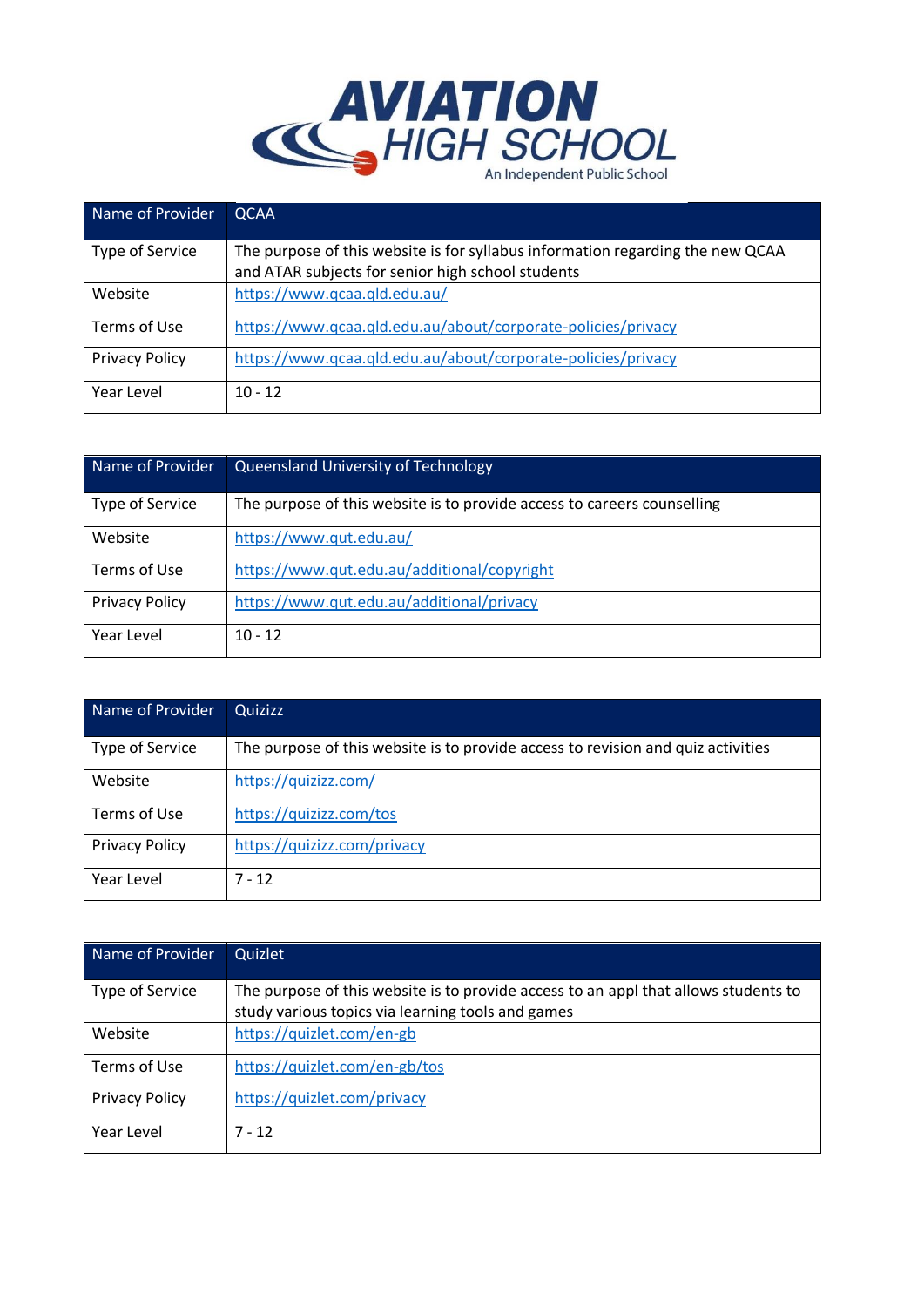

| Name of Provider      | <b>QUT CiteWrite</b>                                                              |
|-----------------------|-----------------------------------------------------------------------------------|
| Type of Service       | The purpose of this website is for students to learn to understand referencing of |
|                       | resources                                                                         |
| Website               | https://www.citewrite.qut.edu.au/                                                 |
| Terms of Use          | https://www.qut.edu.au/additional/privacy                                         |
| <b>Privacy Policy</b> | https://www.qut.edu.au/additional/privacy                                         |
| Year Level            | $7 - 12$                                                                          |

| Name of Provider      | ReadCloud                                                                 |
|-----------------------|---------------------------------------------------------------------------|
| Type of Service       | The purpose of this website is to provide students with digital textbooks |
| Website               | https://readcloud.com/                                                    |
| Terms of Use          | https://readcloud.com/terms-of-use/                                       |
| <b>Privacy Policy</b> | https://readcloud.com/privacy-policy/                                     |
| Year Level            | $7 - 12$                                                                  |

| Name of Provider      | <b>Rocketry for Kids</b>                                                                                                         |
|-----------------------|----------------------------------------------------------------------------------------------------------------------------------|
| Type of Service       | The purpose of this website is to provide access to an app that students use to<br>design and understand the science of rocketry |
| Website               | https://www.vssec.vic.edu.au/vssec-programs/                                                                                     |
| Terms of Use          | https://www.vssec.vic.edu.au/wp-content/uploads/2018/05/VSSEC-Terms-and-<br>Conditions-1.pdf                                     |
| <b>Privacy Policy</b> | https://www.education.vic.gov.au/Pages/schoolsprivacypolicy.aspx                                                                 |
| Year Level            | $7 - 12$                                                                                                                         |

| Name of Provider      | <b>SAE Institute</b>                                                    |
|-----------------------|-------------------------------------------------------------------------|
| Type of Service       | The purpose of this website is to provide access to careers counselling |
| Website               | https://sae.edu.au/                                                     |
| Terms of Use          | https://sae.edu.au/terms-and-conditions/                                |
| <b>Privacy Policy</b> | https://www.navitas.com/privacy_policy                                  |
| Year Level            | $10 - 12$                                                               |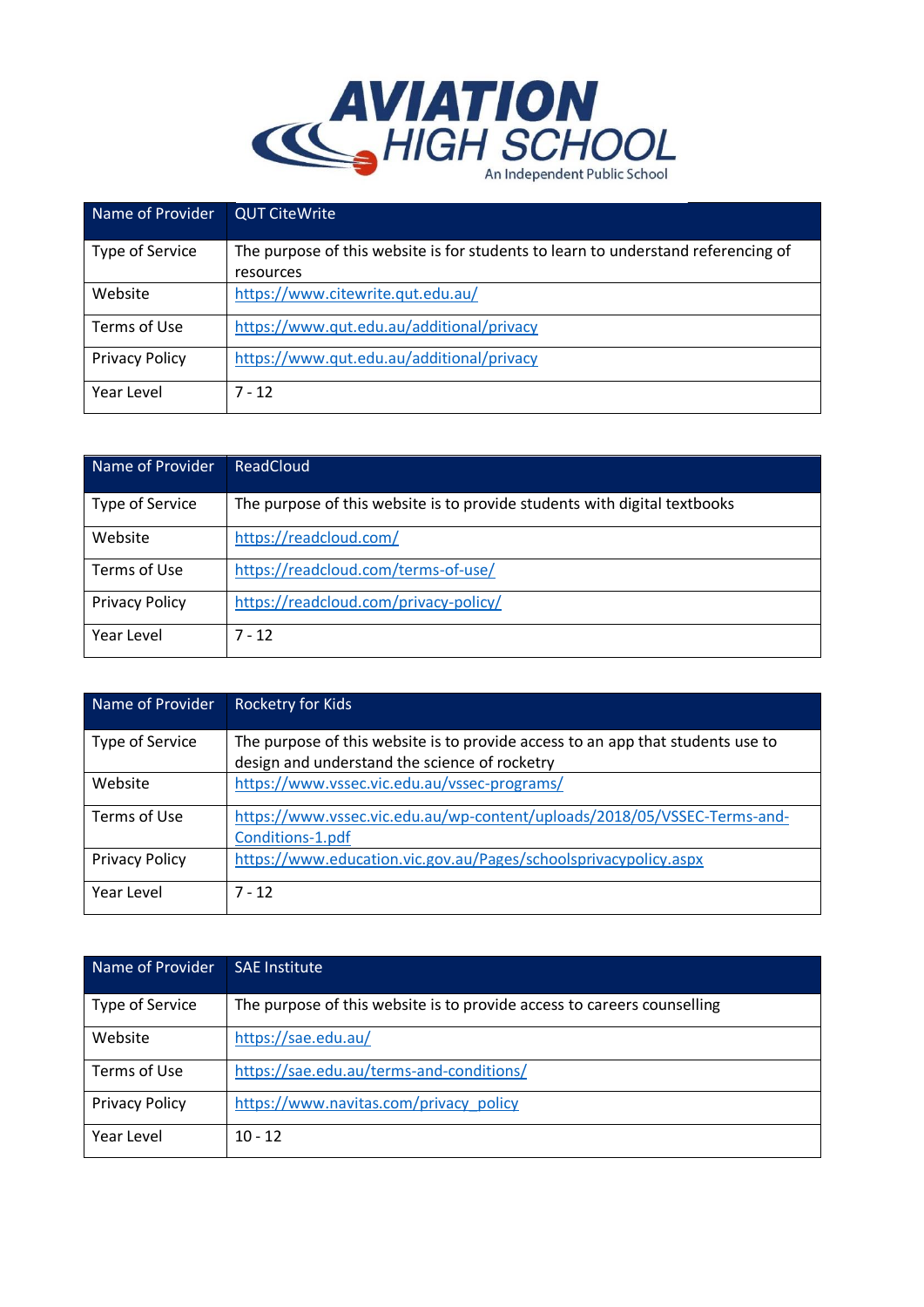

| Name of Provider      | Science by Doing                                                                      |
|-----------------------|---------------------------------------------------------------------------------------|
| Type of Service       | The purpose of this website is to provide interactive science activities - increasing |
|                       | student conceptual understanding                                                      |
| Website               | https://www.sciencebydoing.edu.au/                                                    |
| Terms of Use          | https://www.sciencebydoing.edu.au/copyright-and-terms-of-use                          |
| <b>Privacy Policy</b> | https://www.sciencebydoing.edu.au/your-privacy                                        |
| Year Level            | $7 - 8$                                                                               |

| Name of Provider      | SkyScanner                                                                            |
|-----------------------|---------------------------------------------------------------------------------------|
| Type of Service       | The purpose of this website is to provide students with a travel search site used for |
|                       | comparing prices and budgeting                                                        |
| Website               | https://www.skyscanner.com.au/                                                        |
| Terms of Use          | https://www.skyscanner.com.au/media/terms-of-service                                  |
| <b>Privacy Policy</b> | https://www.skyscanner.com.au/media/privacy-policy                                    |
| Year Level            | $7 - 12$                                                                              |

| Name of Provider      | Socrative                                                                    |
|-----------------------|------------------------------------------------------------------------------|
| Type of Service       | The purpose of this website is to provide access to online teacher generated |
|                       | quizzes for students to complete                                             |
| Website               | https://www.socrative.com/                                                   |
| Terms of Use          | https://www.socrative.com/terms.html                                         |
| <b>Privacy Policy</b> | https://www.socrative.com/privacy.html                                       |
| Year Level            | $7 - 12$                                                                     |

| Name of Provider      | <b>State Library of Queensland</b>                                                                          |
|-----------------------|-------------------------------------------------------------------------------------------------------------|
| Type of Service       | The purpose of this website is to provide access to journal articles for research<br>assessments            |
| Website               | https://www.slq.qld.gov.au/                                                                                 |
| Terms of Use          | https://www.slq.qld.gov.au/research-collections/information-<br>collections/eresources/terms-and-conditions |
| <b>Privacy Policy</b> | https://www.slq.qld.gov.au/privacy                                                                          |
| Year Level            | $10 - 12$                                                                                                   |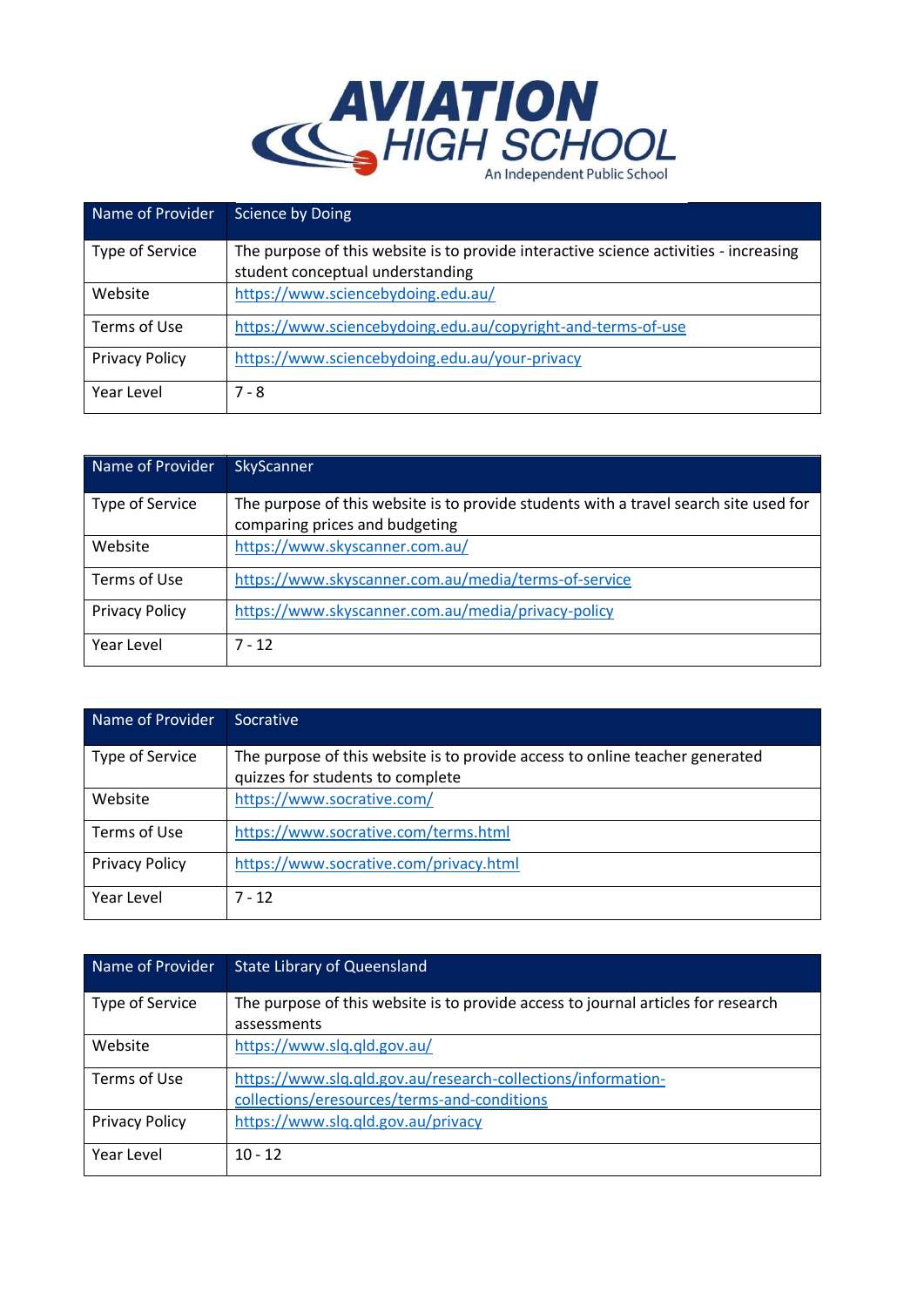

| Name of Provider      | <b>TAFE Queensland</b>                                                  |
|-----------------------|-------------------------------------------------------------------------|
| Type of Service       | The purpose of this website is to provide access to careers counselling |
| Website               | https://tafeqld.edu.au/                                                 |
| Terms of Use          | https://tafeqld.edu.au/global/copyright-and-disclaimer.html?            |
| <b>Privacy Policy</b> | https://tafeqld.edu.au/global/privacy-policy.html?                      |
| Year Level            | $10 - 12$                                                               |

| Name of Provider      | <b>Taste Recipes</b>                                     |
|-----------------------|----------------------------------------------------------|
| Type of Service       | Research recipes and nutritional information             |
| Website               | https://www.taste.com.au/                                |
| Terms of Use          | https://www.taste.com.au/articles/legal-notices/MUfw5jyc |
| <b>Privacy Policy</b> | https://preferences.news.com.au/privacy                  |
| Year Level            | $7 - 12$                                                 |

| Name of Provider      | The University of Queensland                                            |
|-----------------------|-------------------------------------------------------------------------|
| Type of Service       | The purpose of this website is to provide access to careers counselling |
| Website               | https://www.uq.edu.au/                                                  |
| Terms of Use          | https://www.uq.edu.au/terms-of-use/                                     |
| <b>Privacy Policy</b> | https://www.uq.edu.au/terms-of-use/                                     |
| Year Level            | $10 - 12$                                                               |

| Name of Provider      | Torrens University Australia                                            |
|-----------------------|-------------------------------------------------------------------------|
| Type of Service       | The purpose of this website is to provide access to careers counselling |
| Website               | https://www.torrens.edu.au/                                             |
| Terms of Use          | https://www.torrens.edu.au/policies-and-forms/privacy-policy            |
| <b>Privacy Policy</b> | https://www.torrens.edu.au/policies-and-forms/privacy-policy            |
| Year Level            | $10 - 12$                                                               |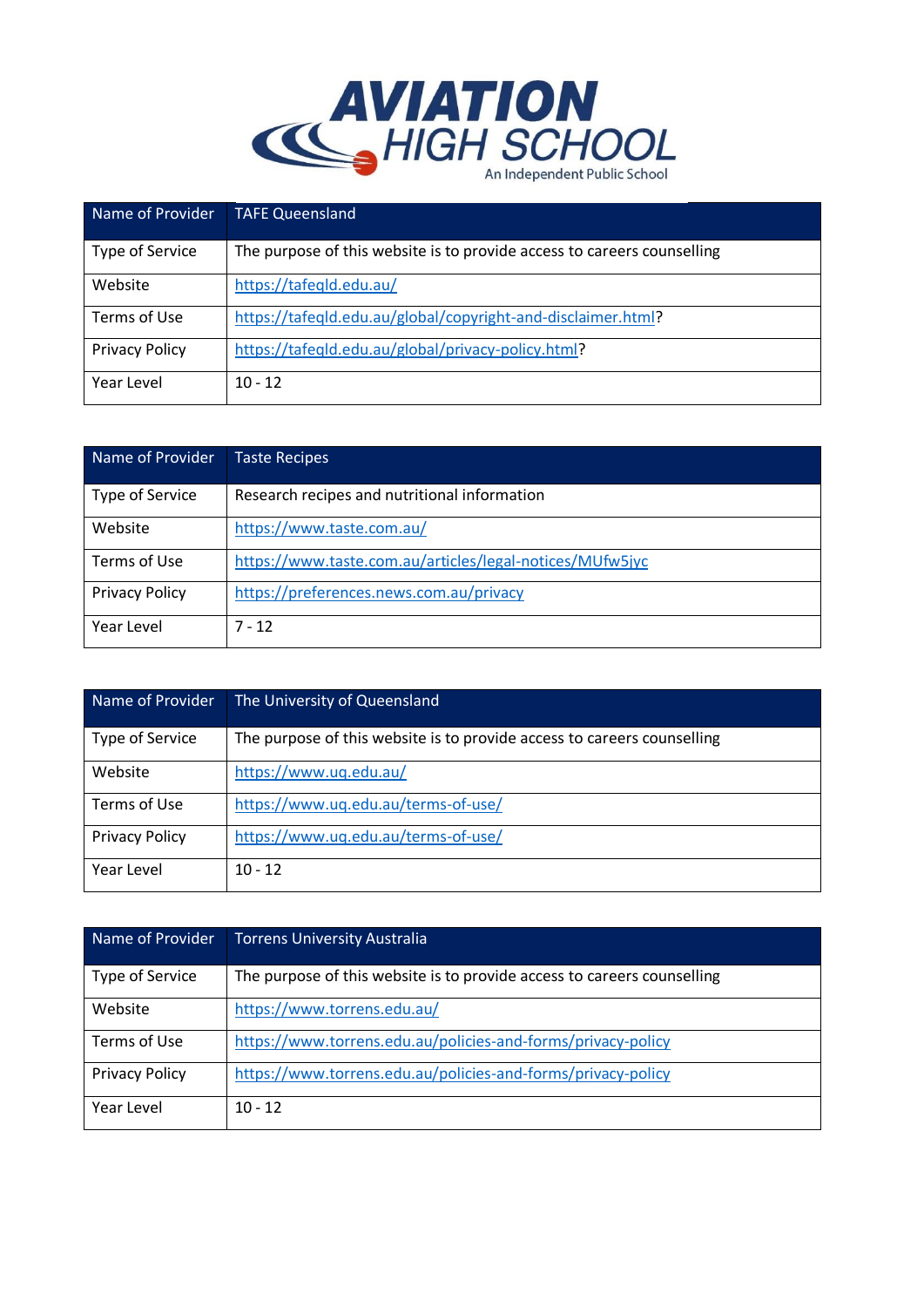

| Name of Provider      | <b>Typing Tournament</b>                                                      |
|-----------------------|-------------------------------------------------------------------------------|
| Type of Service       | The purpose of this website is to enable real time, online typing tuition for |
|                       | students                                                                      |
| Website               | https://www.typingtournament.com/                                             |
| Terms of Use          | https://www.typingtournament.com/terms-of-use                                 |
| <b>Privacy Policy</b> | https://www.typingtournament.com/privacy-policy                               |
| Year Level            | $10 - 12$                                                                     |

| Name of Provider      | University of Sunshine Coast                                            |
|-----------------------|-------------------------------------------------------------------------|
| Type of Service       | The purpose of this website is to provide access to careers counselling |
| Website               | https://www.usc.edu.au/                                                 |
| Terms of Use          | https://www.usc.edu.au/copyright                                        |
| <b>Privacy Policy</b> | https://www.usc.edu.au/privacy                                          |
| Year Level            | $10 - 12$                                                               |

| Name of Provider      | University Southern Queensland                                                          |
|-----------------------|-----------------------------------------------------------------------------------------|
| Type of Service       | The purpose of this website is to provide access to careers counselling                 |
| Website               | https://www.usq.edu.au/                                                                 |
| Terms of Use          | https://usq.edu.au/about-site/copyright                                                 |
| <b>Privacy Policy</b> | https://usq.edu.au/about-usq/governance-leadership/corporate-<br>responsibility/privacy |
| Year Level            | $10 - 12$                                                                               |

| Name of Provider      | <b>UNSW Canberra</b>                                                 |
|-----------------------|----------------------------------------------------------------------|
| Type of Service       | The purpose of this website is to provide access to ADFA Information |
| Website               | https://www.unsw.adfa.edu.au/                                        |
| Terms of Use          | https://www.unsw.edu.au/copyright-disclaimer                         |
| <b>Privacy Policy</b> | https://www.unsw.edu.au/privacy                                      |
| Year Level            | $10 - 12$                                                            |